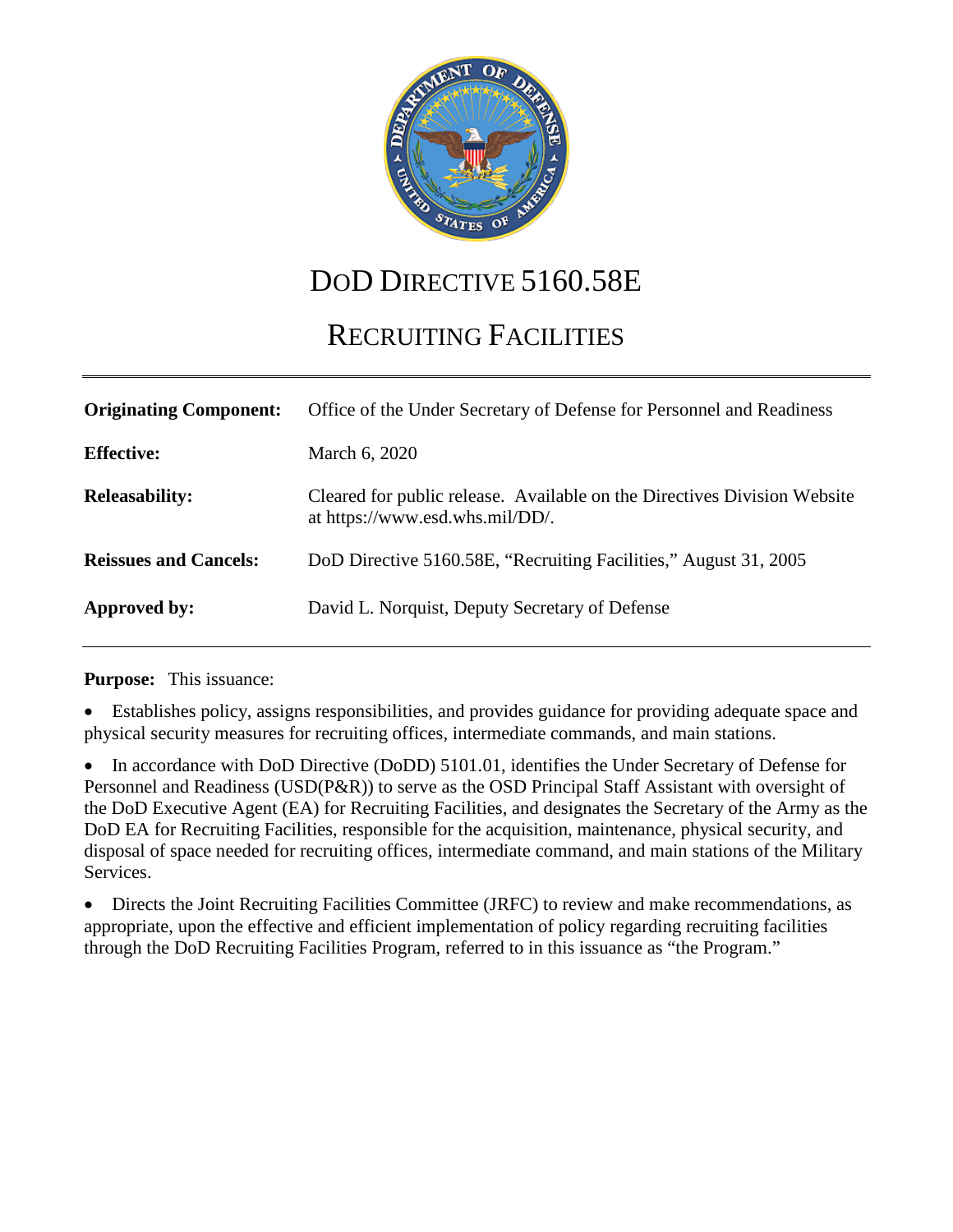## **TABLE OF CONTENTS**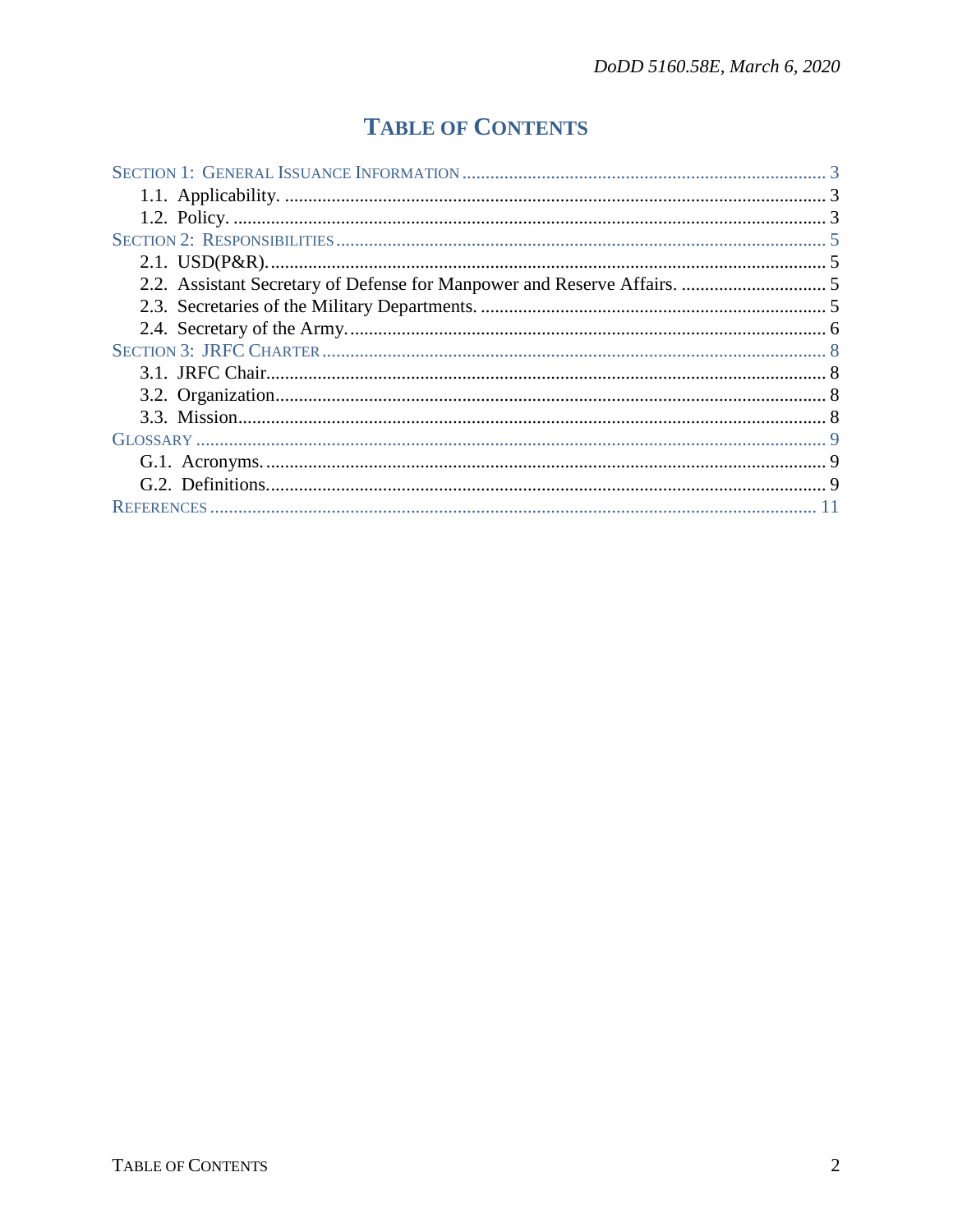## **SECTION 1: GENERAL ISSUANCE INFORMATION**

#### <span id="page-2-1"></span><span id="page-2-0"></span>**1.1. APPLICABILITY.**

This issuance applies to OSD, the Military Departments, the Office of the Chairman of the Joint Chiefs of Staff and the Joint Staff, the Combatant Commands, the Office of the Inspector General of the Department of Defense, the Defense Agencies, the DoD Field Activities, and all other organizational entities within the DoD (referred to collectively in this issuance as the "DoD Components").

#### <span id="page-2-2"></span>**1.2. POLICY.**

It is DoD policy to:

a. Acquire and maintain the minimum number of facilities at the lowest cost adequate to support the recruiting missions of the Military Services.

b. Adhere to all policies and procedures in this issuance and such policies and procedures established for the execution of this issuance. Established Military Service recruiting policies, processes, procedures, space standards, layout features, and quality standards will serve as the authoritative reference to evaluate, select, and maintain space for recruiting offices, intermediate commands, and main stations. Locations considered suitable for recruiting offices will be accessible to mass transportation, high pedestrian traffic, h igh public visibility, and proximity to schools or other areas where military-aged men and wome n congregate.

(1) Full-Time Recruiting Offices.

These offices will only be leased and maintained for authorized full-time recruiting missions and associated personnel.

(2) Part-Time Recruiting Offices.

Part-time offices to be used intermittingly for recruiting purposes may be leased in sparsely populated areas where suitable rent-free space is not available an d the potential for additional recruits is worth the cost of acquiring and maintaining the space . Part-time offices will normally be placed in office space instead of higher cost retail space.

c. Lease parking space(s) for authorized government vehicles assigned to recruiting facilities in areas where suitable free parking space is not available.

d. Prioritize the use of government-owned and leased space for intermediate commands and main stations. Decision makers will identify and consider suitable space available at military installations, Reserve training centers, National Guard facilities, and federally owned or leased buildings when lease agreements are established or renewed. Proposed actions will be coordinated with the Chair of the JRFC.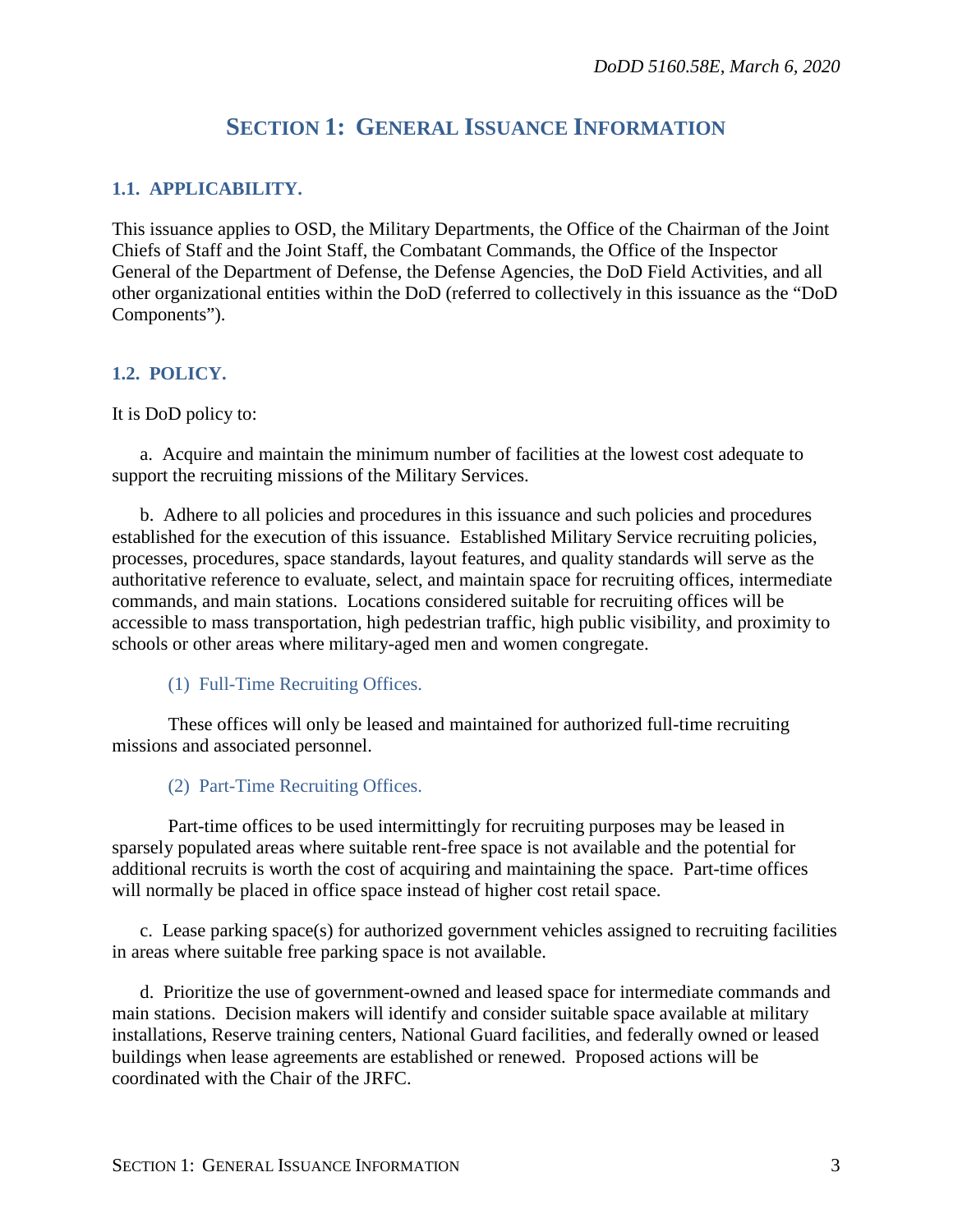e. Maximize all efforts to promote facility collocation. When two or more Military Services plan to establish or relocate recruiting offices or stations in the same area of a community, the DoD will make every effort to collocate them in order to achieve greater economy and efficiency in space management.

(1) If offices or stations do not collocate, they will, when feasible, be located as close together as possible in the same building or community.

(2) If the Military Services and the DoD EA for Recruiting Facilities are unable to agree on a collocation plan, the issue will be submitted to the Chair of the JRFC for review and recommendations, as appropriate.

f. Open, relocate, close, expand, or upgrade recruiting offices and stations to maintain adequate space to achieve the Military Services' recruiting missions at the lowest cost. When possible, relocation of recruiting facilities will coincide with lease renegotiation dates to minimize space costs.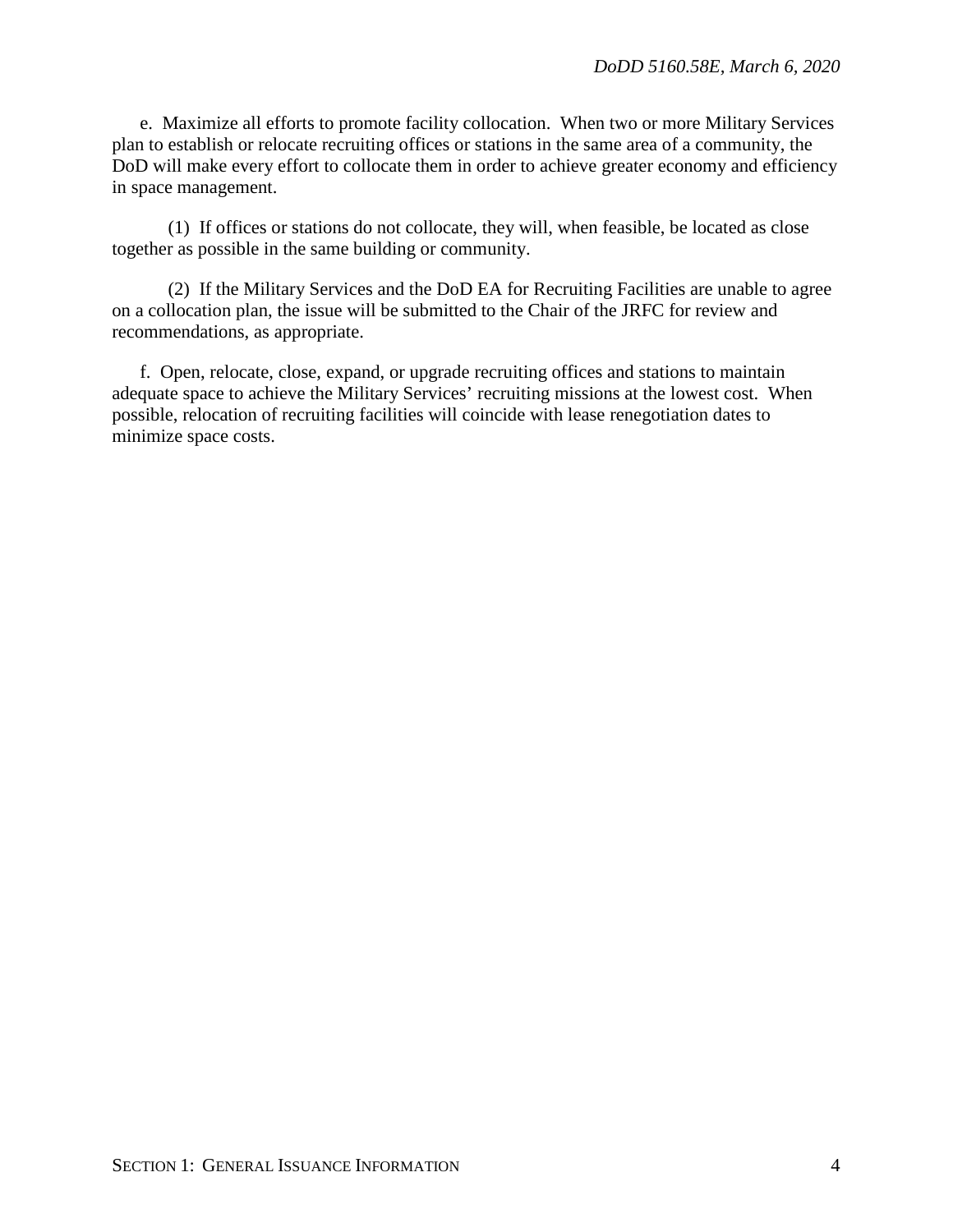## **SECTION 2: RESPONSIBILITIES**

#### <span id="page-4-1"></span><span id="page-4-0"></span>**2.1. USD(P&R).**

The USD(P&R) serves as the OSD Principal Staff Assistant with oversight of the DoD EA for Recruiting Facilities in accordance with DoDD 5101.01.

#### <span id="page-4-2"></span>**2.2. ASSISTANT SECRETARY OF DEFENSE FOR MANPOWER AND RESERVE AFFAIRS.**

Under the authority, direction, and control of the USD(P&R) and through the Deputy Assistant Secretary of Defense for Military Personnel Policy (DASD(MPP)), the Assistant Secretary of Defense for Manpower and Reserve Affairs:

a. Provides oversight and guidance for implementing the policies and responsibilities in this issuance regarding recruiting facilities, physical security, space and quality standards, and budget allocation.

b. Approves implementation of all DoD policies and budgetary programs in this issuance.

c. Assists the DoD EA for Recruiting Facilities in supporting requirements to the Secretary of Defense during the programming and budgetary process.

#### <span id="page-4-3"></span>**2.3. SECRETARIES OF THE MILITARY DEPARTMENTS.**

The Secretaries of the Military Departments:

a. Develop requirements and supporting rationale for recruiting facilities actions in preparation for and justification of annual programs and budget requests.

(1) Link proposed actions to open, relocate, expand, or close recruiting offices, intermediate commands, or main stations to authorized recruiting personnel and organizational plans.

(2) Plan and maintain a level steady-state program budget for specific mission actions of their respective Military Services over the Future Years Defense Program.

b. Assist the DoD EA for Recruiting Facilities in supporting requirements during the programming and budgeting process.

c. Submit essential steady-state program changes to the DoD EA for Recruiting Facilities through the Program Objective Memorandum process.

d. Plan, program, and budget for office and station furnishings and equipment, such as office furniture and fixtures, office supplies, telecommunications (including installation, service, and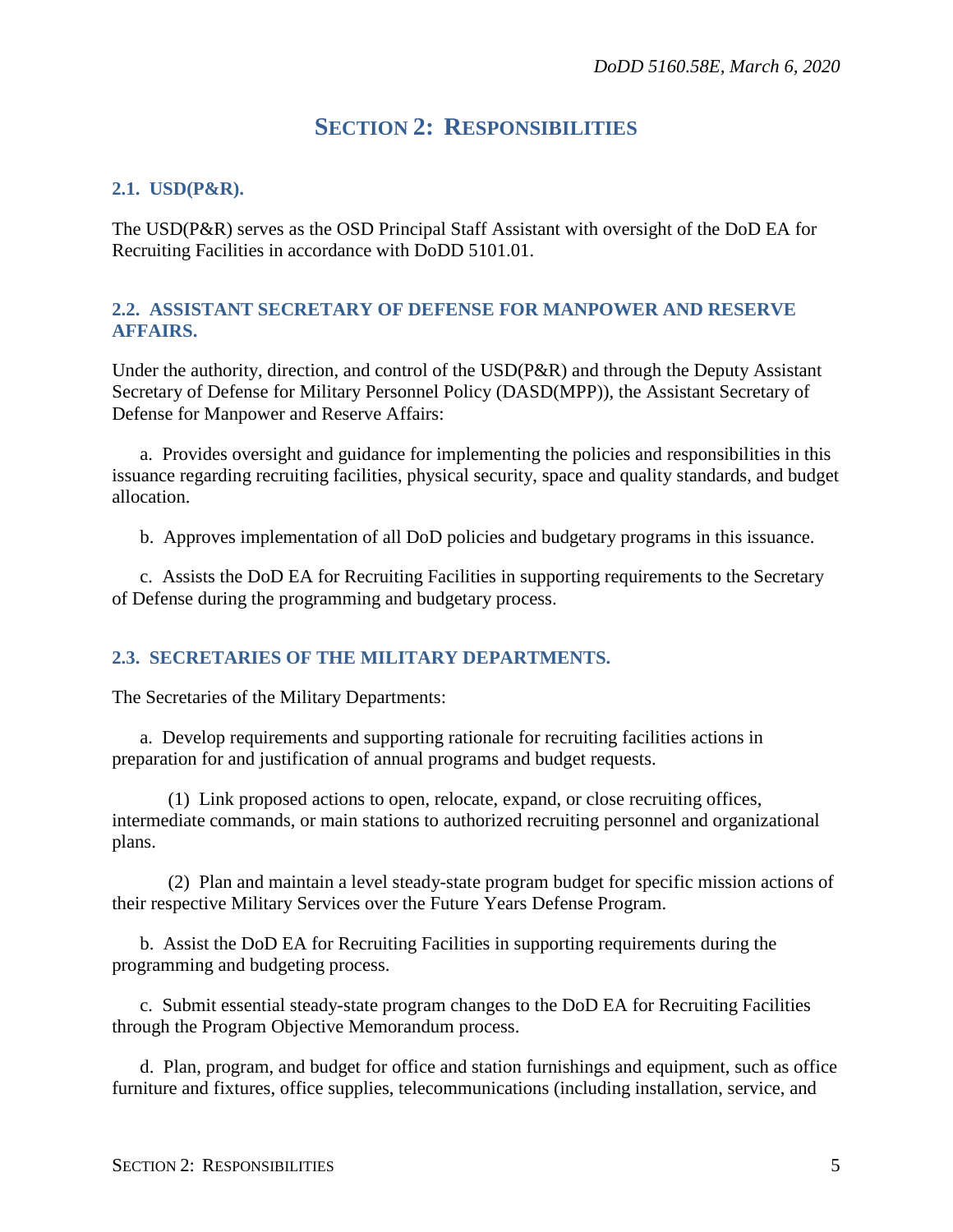removal), automated data processing equipment, and vehicles. This includes any moving costs to relocate existing furnishings and equipment between offices.

e. Provide the DoD EA for Recruiting Facilities with recruiting personnel data and other information necessary to maintain an automated management information system for costeffective management of the Program.

#### <span id="page-5-0"></span>**2.4. SECRETARY OF THE ARMY.**

In addition to the responsibilities in Paragraph 2.3 of this issuance, and in his or her capacity as the DoD EA for Recruiting Facilities, the Secretary of the Army:

a. Oversees acquisition, maintenance, physical security, and disposal of space needed for Service recruiting offices, intermediate command, and main stations, in accordance with DoDD 4165.06 and established policies and procedures for the Program.

b. Maintains and updates the documents required in Paragraph 1.2.b of this issuance, in coordination with the Chair of the JRFC.

c. In coordination with the DASD(MPP), develops an annual budget for the Program, funded by the Army, to finance all DoD expenses for acquiring, maintaining, and disposing of recruiting facilities, such as:

(1) Rent.

(2) Utilities (excluding Military Service-specific telecommunications equipment and installation).

(3) Maintenance and repair of facilities.

(4) Mission support.

(5) Security.

(6) Administration of the Program.

d. Executes the Program within the approved budget.

e. Establishes and maintains an automated management information system to support the cost-effective planning, programming, budgeting, and execution of the Program's activities and budgets to meet the following requirements:

(1) The system will support the management responsibilities of the DASD(MPP), the JRFC Chair, the Secretaries of the Military Departments, and the DoD EA for Recruiting Facilities.

(2) The JRFC will review and recommend for approval, as appropriate, changes to automated systems in support of the Program before implementation.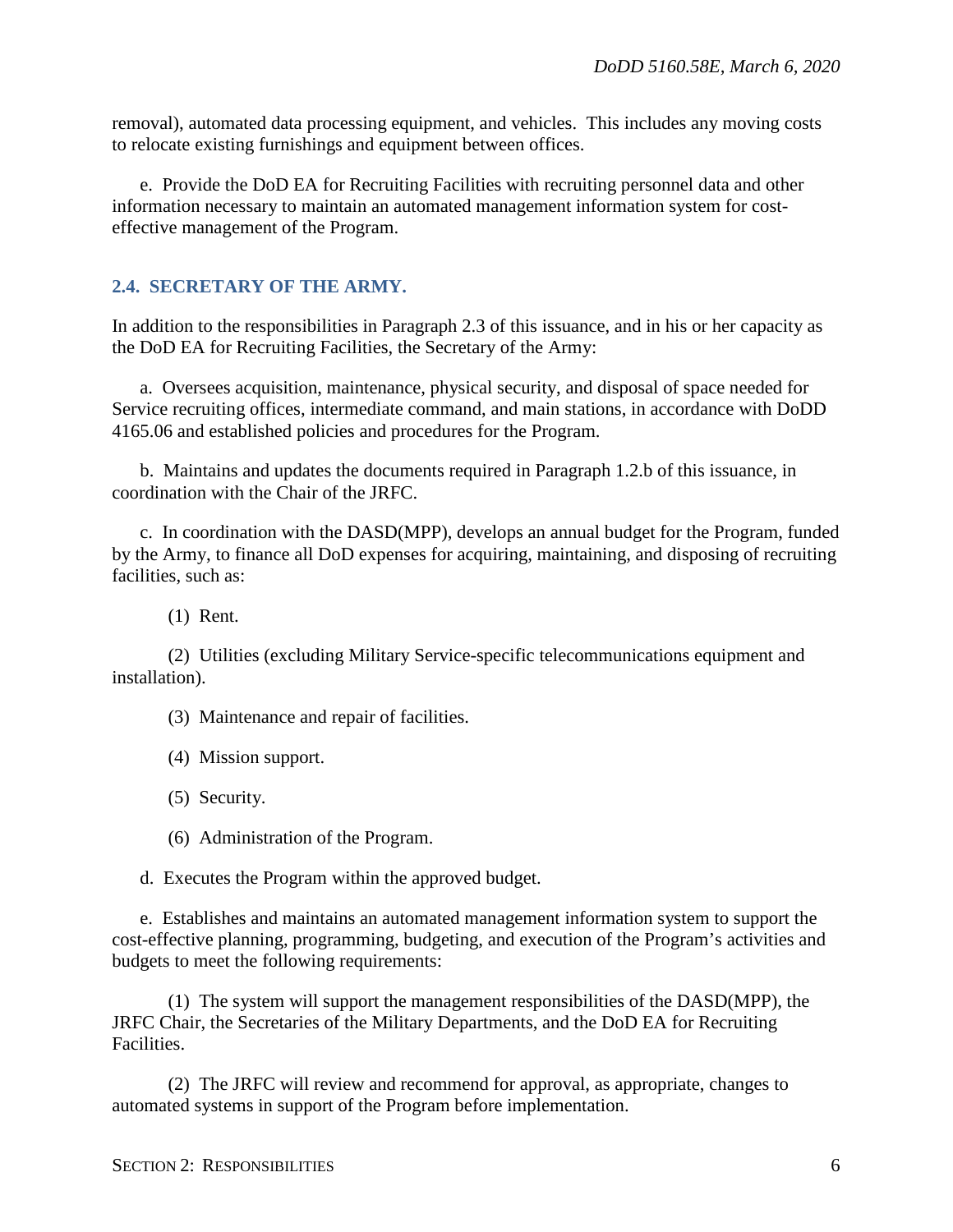f. In coordination with the Secretaries of the Military Departments and the Chief of the National Guard Bureau, establishes a space management program that:

(1) Eliminates or minimizes excess space.

(2) Maintains an inventory of excess and surplus leased space.

(3) Plans, programs, and executes actions to minimize the cost of excess and surplus leased space as part of the Program.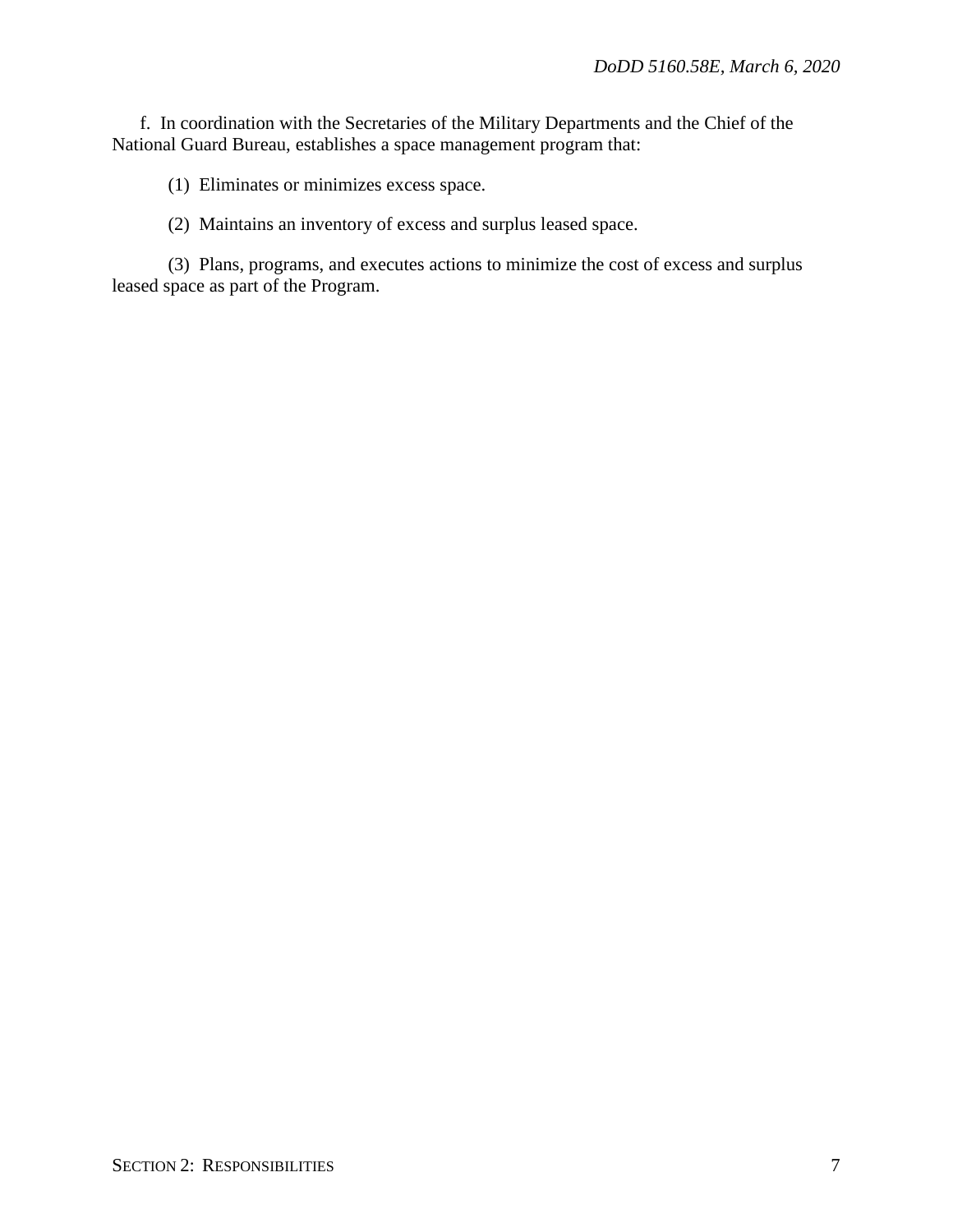## **SECTION 3: JRFC CHARTER**

#### <span id="page-7-1"></span><span id="page-7-0"></span>**3.1. JRFC CHAIR**

The JRFC will be chaired by the Director, Accession Policy, Office of the DASD(MPP). The JRFC Chair:

a. Directs meetings of the JRFC members and any supporting elements of the Military Departments and the DoD EA for Recruiting Facilities, as required, regarding the implementation of the Program, and establishes administrative procedures for the conduct of the JRFC, as appropriate.

b. In coordination with the JRFC members, reviews and recommends for approval, as appropriate, the implementation of all policies and procedures regarding the planning, programming, budgeting, and execution of the Program.

c. Seeks to resolve any issues between the Secretaries of the Military Departments and the DoD EA for Recruiting Facilities and identifies excess and surplus leased space.

d. In coordination with the JRFC members, recommends for approval the establishment of, and any changes to, automated systems in support of the Program.

#### <span id="page-7-2"></span>**3.2. ORGANIZATION**

JRFC membership will include the JRFC Chair, a representative from each of the recruiting organizations of the Military Departments, and a representative from the DoD EA for Recruiting Facilities. All members of the JRFC will be full-time government civilian employees, permanent part-time government civilian employees, or Service members on active duty. Contract personnel may only be used in administrative support roles. All expenses associated with participation in the JRFC will be borne by the participating member's activity or command.

#### <span id="page-7-3"></span>**3.3. MISSION**

The mission of the JRFC is to make recommendations, as appropriate, to the DASD(MPP) regarding the effective and efficient implementation of the Program. The JRFC will:

a. Meet at the request of the JRFC Chair.

b. Review and make recommendations on, as appropriate, the approval of established policies and procedures that result from implementing this issuance.

c. Review and make recommendations on, as appropriate, the approval of planning, programming, budgeting, and execution plans.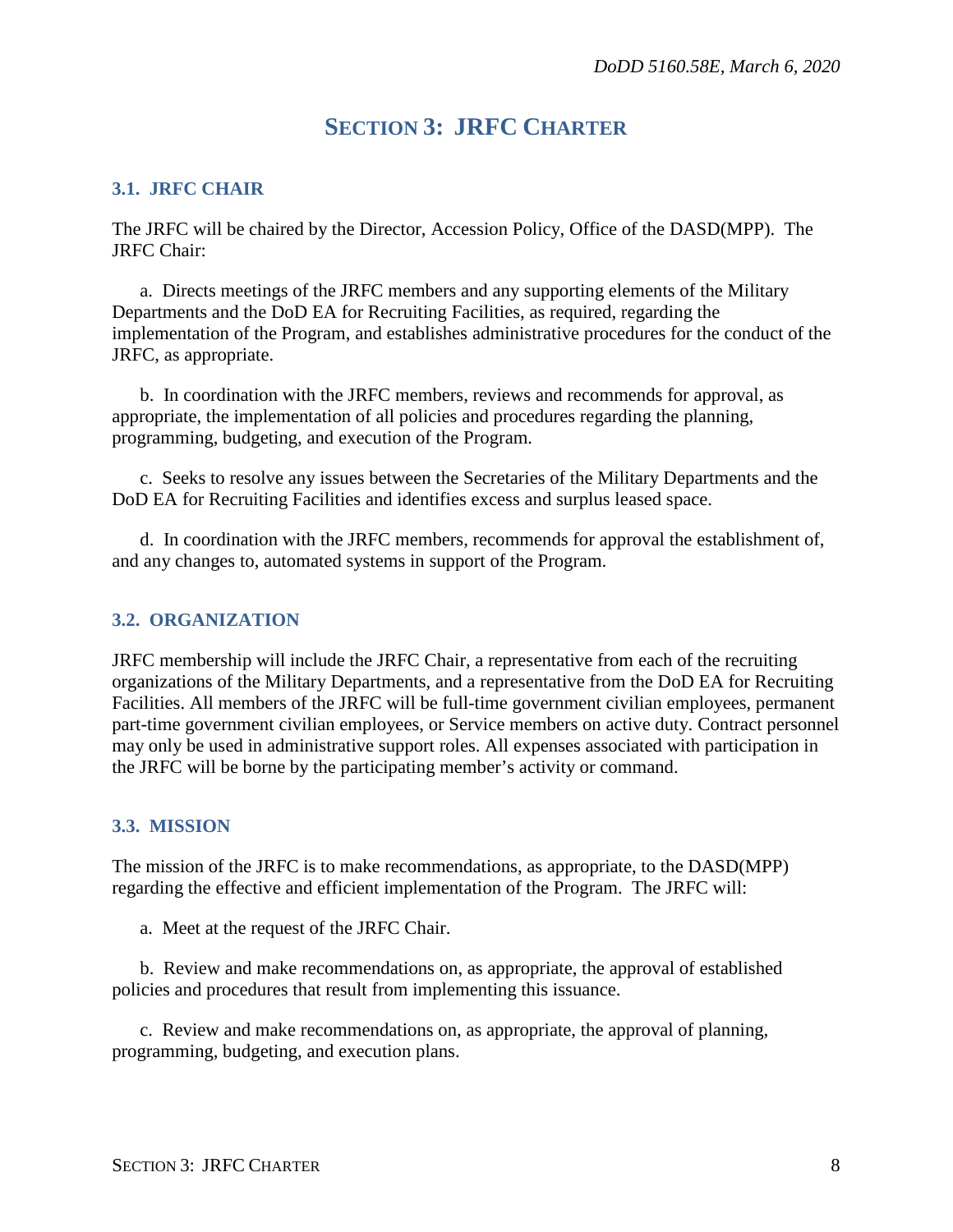## **GLOSSARY**

#### <span id="page-8-1"></span><span id="page-8-0"></span>**G.1. ACRONYMS.**

| <b>ACRONYM</b>    | <b>MEANING</b>                                                                       |
|-------------------|--------------------------------------------------------------------------------------|
| DASD(MPP)<br>DoDD | Deputy Assistant Secretary of Defense for Military Personnel Policy<br>DoD directive |
| EA                | <b>Executive Agent</b>                                                               |
| <b>JRFC</b>       | <b>Joint Recruiting Facility Committee</b>                                           |
| $USD(P\&R)$       | Under Secretary of Defense for Personnel and Readiness                               |

### <span id="page-8-2"></span>**G.2. DEFINITIONS.**

| <b>TERM</b>                                        | <b>DEFINITION</b>                                                                                                                                                                                                                                                                                                                                                    |
|----------------------------------------------------|----------------------------------------------------------------------------------------------------------------------------------------------------------------------------------------------------------------------------------------------------------------------------------------------------------------------------------------------------------------------|
| authorized full-time<br>recruiting personnel       | Full-time military and civilian personnel specifically identified in<br>approved Military Service programs and budgets as authorized<br>recruiting personnel, excluding recruiter aides and helpers. The<br>approved number of full-time authorized recruiting personnel will be<br>verified for each Military Service by the JRFC for space management<br>purposes. |
| collocated offices or<br>stations                  | Two or more recruiting offices or stations located within a leased<br>space and under one lease or space assignment.                                                                                                                                                                                                                                                 |
| cost reduction                                     | Actions associated with reduction in lease costs (e.g., reduction in<br>leased space).                                                                                                                                                                                                                                                                               |
| <b>DoD</b> Recruiting<br><b>Facilities Program</b> | Annual program that specifies the facility actions required to acquire<br>and maintain the minimum number of facilities, at the lowest cost,<br>that are adequate to support Military Service recruiting missions.<br>Referred to in this issuance as "the Program."                                                                                                 |
| excess leased space                                | Space exceeding the design guidelines for recruiting offices,<br>intermediate commands and main stations, and designated excess<br>space.                                                                                                                                                                                                                            |
| expansion                                          | The addition of space to an existing facility.                                                                                                                                                                                                                                                                                                                       |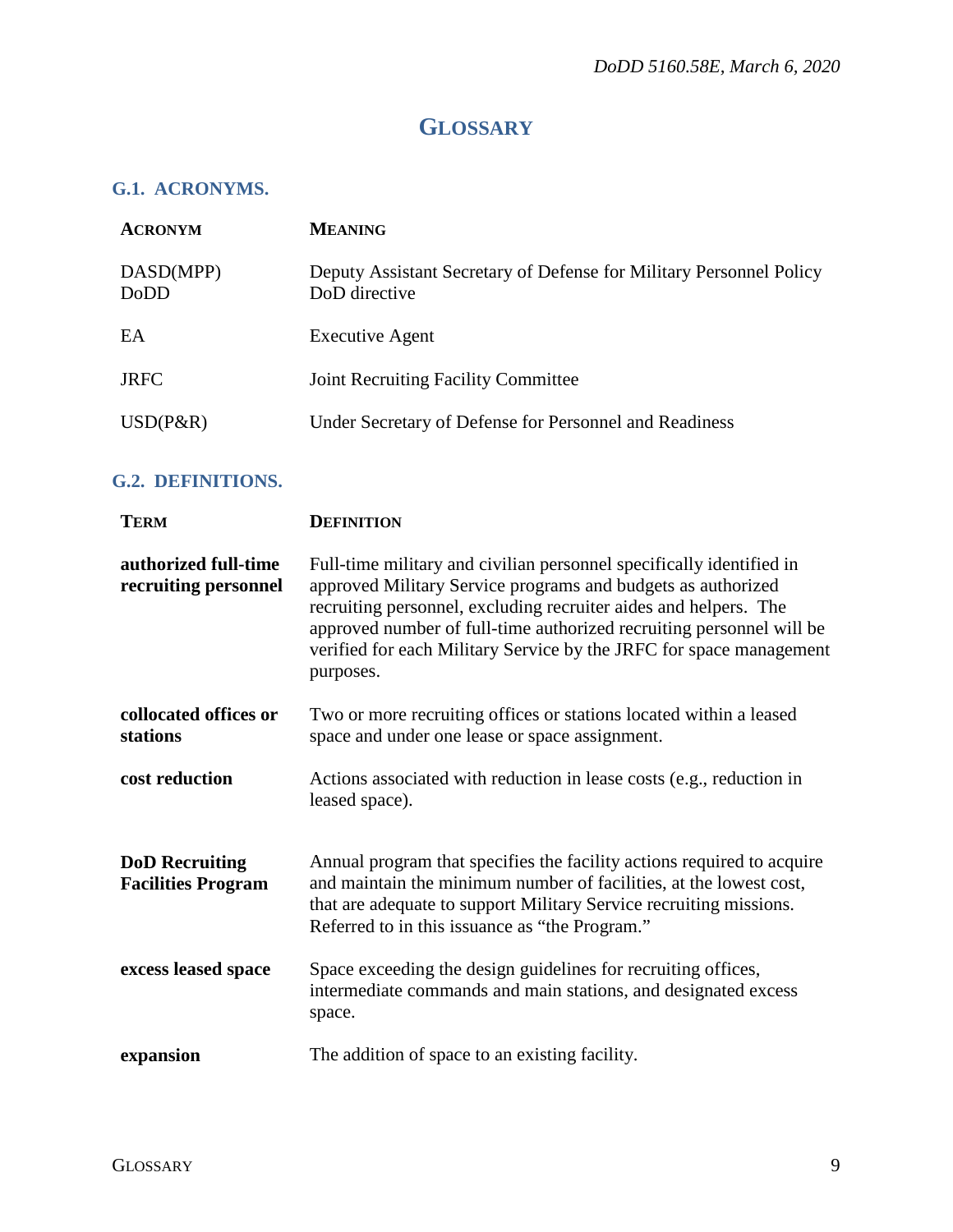| <b>TERM</b>                      | <b>DEFINITION</b>                                                                                                                                                                                                 |
|----------------------------------|-------------------------------------------------------------------------------------------------------------------------------------------------------------------------------------------------------------------|
| full-time recruiting<br>offices  | Recruiting facilities leased and maintained for authorized full-time<br>personnel.                                                                                                                                |
| intermediate<br>command stations | Administrative facilities for subcomponents of the main station.                                                                                                                                                  |
| lease support                    | Actions associated with lease renewals, forced relocations, and terms<br>and conditions of the lease.                                                                                                             |
| main stations                    | Administrative facilities for recruiting commands subordinate to the<br>Military Service recruiting command headquarters.                                                                                         |
| maintenance and<br>repair        | Upgrade actions and emergency repairs.                                                                                                                                                                            |
| mission support                  | Actions associated with establishing new facilities, relocations, and<br>expansions.                                                                                                                              |
| part-time recruiting<br>offices  | Recruiting facilities that are normally leased in remote locations with<br>no personnel assigned on a full-time basis.                                                                                            |
| recruiting facilities            | Recruiting offices, intermediate command stations, and main stations,<br>including office and parking space, utilities, security, and custodial<br>services.                                                      |
| relocations                      | The movement of personnel and equipment from one recruiting<br>facility to another. The action includes reduction of space or<br>disestablishment of an existing facility and establishment of a new<br>facility. |
| special programs                 | Actions or specific programs that are not included as part of the lease<br>support, mission support, and maintenance and repair or reduction<br>programs.                                                         |
| surplus leased space             | Excess leased space that cannot be avoided due to the local market<br>availability of retail space, or excess space that is not economically<br>feasible to eliminate in executing the space management program.  |
| upgrades                         | The upkeep of an existing facility to maintain the facility in<br>accordance with current recruiting facilities construction standards.                                                                           |